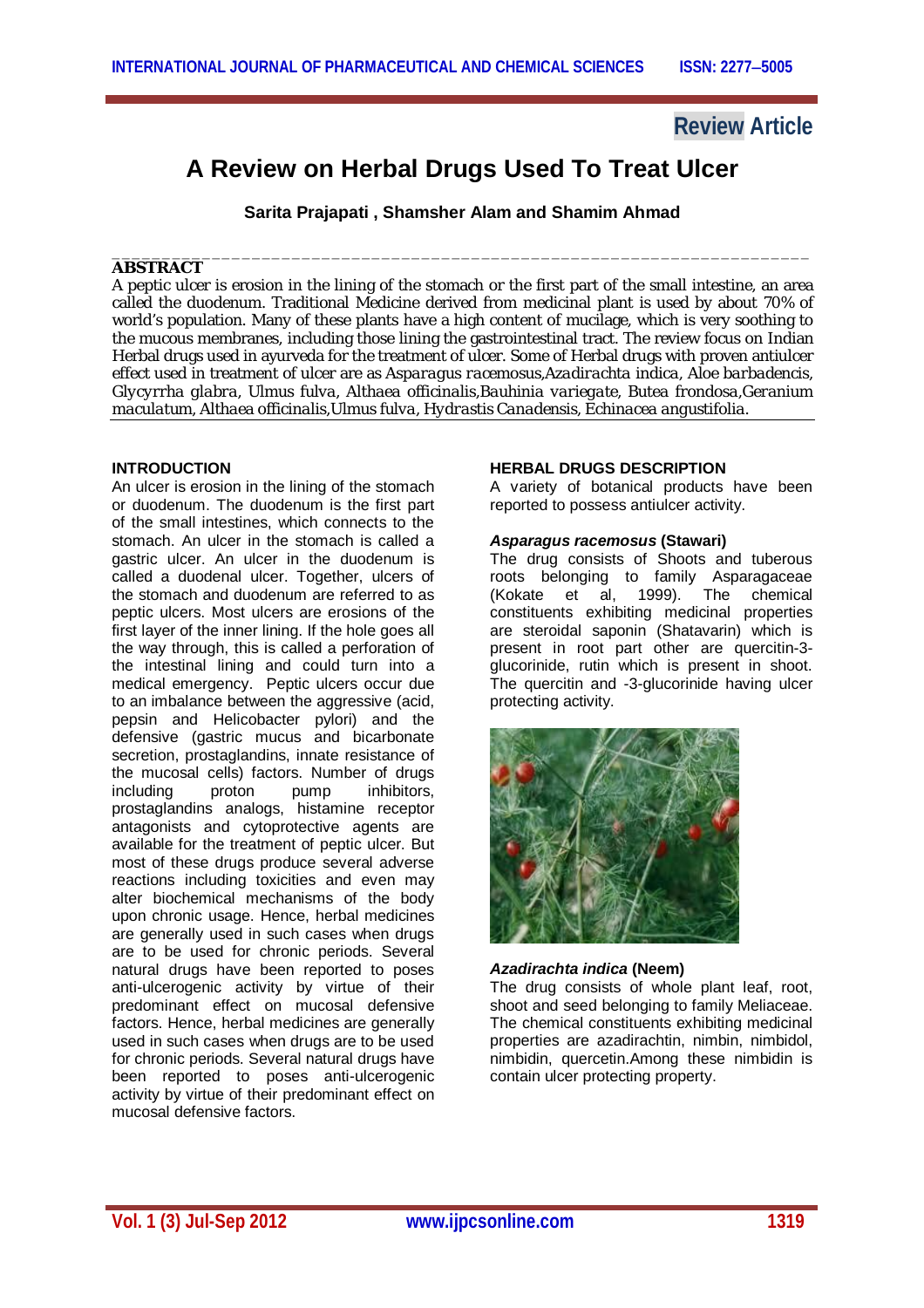

## *Aloe barbadencis* **(Ghrat kumara)**

The drug consists of the whole plant belonging to the family Liliaceae. Aloe vera contains natural healing and antibacterial effects that promote the healing of ulcers. Polysaccharides in the aloe vera plant have curative effects on numerous digestive disorders, ulcers, Crohn's disease and other disorders of the digestive tract.



#### *Glycyrrha glabra* **(Licorice)**

The drug consists of bark part of plant belonging to family Leguminoseae. Glycyrrizinic acid, a constituent of licorice is one of very important component used to promote healing of gastric and duodenal ulcers in a clinical setting. Instead of blocking stomach acid, deglycyrrhizinated licorice stimulates the body's natural defense mechanisms that protect against ulcer formation. This includes increasing the quantity and quality of mucosal cells in the protective lining of the gut; increasing the life span of surface intestinal cells, and enhancing the blood flow to the gastrointestinal tract lining



#### *Ulmus fulva* **(Slippery Elm)**

The drug consist of inner bark of the tree is used medicinally belonging to family Ulmaceae. The reddish inner bark of this tree contains mucilage, a substance that creates a thick, slimy gel when moistened. This slippery inner bark has long been used as an herbal medicine slippery elm also neutralizes excess intestinal acids, formation of mucilage help in ulcer.



## *Althaea officinalis* **(marshmallow)**

The herb contains mucilage, belonging to family Pinaceae which is coat and sooth the lining of the esophagus and stomach wall content of mucilage, which is very soothing to the mucous membranes, including those lining the gastrointestinal tract the drug used in the treatment of ulcer one other important use it is used in diabetes.